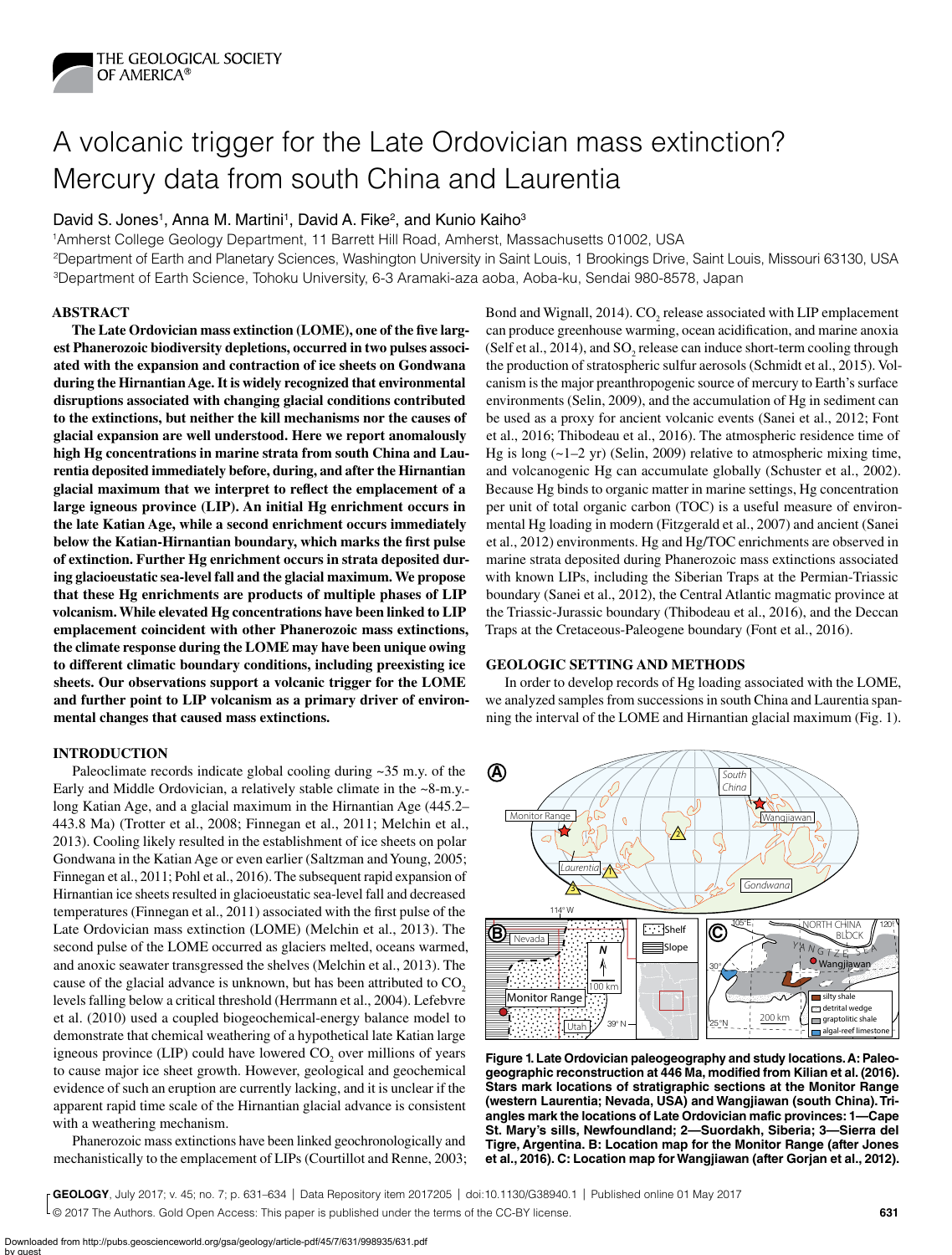At Wangjiawan in south China, dark shale of the Wufeng Formation was deposited on an anoxic deep shelf facing the open ocean (Chen et al., 2006) (Fig. 2A). The overlying shaley limestone of the Kuanyinchiao Formation was deposited during shallowing; these strata represent the transition to cool-water carbonate deposition and host the *Hirnantia* fauna characteristic of the glacial maximum (Chen et al., 2006). The overlying Lungamachi Formation represents postglacial flooding of the basin (Chen et al., 2006). At the Monitor Range (Nevada, USA) of western Laurentia, the lower Hanson Creek Formation consists of dark lime mudstone deposited below wave base; limestone of the upper Hanson Creek Formation was deposited in progressively shallower environments with an exposure surface succeeded by deepening at the top of the succession (Finney et al., 1997) (Fig. 2B). Both successions contain the globally recognized Hirnantian positive carbon isotope excursion (Gorjan et al., 2012; Jones et al., 2016), and both have a chronostratigraphic framework provided by graptolite biostratigraphy (Finney et al., 1997; Chen et al., 2006) (Fig. 2). The Monitor Range section includes the *ornatus* graptolite zone, which precedes the oldest samples from Wangjiawan. The sample sets analyzed here are the same as those described in Jones et al. (2016) for the Monitor Range and in Gorjan et al. (2012) for Wangjiawan.

Carbonate content of whole-rock powders was determined by mass loss following decarbonation with hydrochloric acid. Carbon content of insoluble residue was measured with a Costech ECS 4010 elemental analyzer. The relative standard deviation of TOC measurements was <4.5%. Whole-rock powders were analyzed for Hg with a Teledyne Leeman Labs Hydra II<sub>c</sub> mercury analyzer with relative standard deviation  $\langle 10\% \rangle$ .

#### **RESULTS**

At Wangjiawan (Fig. 2A), Hg and Hg/TOC rise above background levels in the upper *pacificus* zone, immediately below the first pulse of mass extinction and initiation of shallowing. A second enrichment in Hg begins in shales immediately below the base of the Kuanyinchiao Formation and persists through the shallow-water facies; Hg/TOC reaches ~10× background levels before declining toward baseline just below the Lungamachi Formation.

At the Monitor Range (Fig. 2B), samples with enriched Hg and Hg/TOC occur in the *ornatus* zone in the lower ~60 m of the section. They are succeeded by samples with low background Hg and Hg/TOC through the upper *ornatus* and lower *pacificus* zones. The upper *pacificus* zone is marked by extreme Hg and Hg/TOC enrichments in two limestone samples that reach ~500 $\times$  background. Based on graptolite and  $\delta^{13}$ C chemostratigraphy, the Hirnantian sediment accumulation rate at the Monitor Range is ~80× higher than at Wangjiawan, allowing for sampling at much higher temporal resolution at the Monitor Range. Hirnantian strata contain a series of pulsed Hg anomalies that are  $\sim$  5–10 $\times$  higher than the  $\sim$  6 ppm background.

# **DISCUSSION**

The stratigraphic enrichments in Hg and Hg/TOC may have been controlled by a number of factors, including changes in organic matter



**Figure 2. Integrated data for strata deposited across the Late Ordovician mass extinction. SIL—Silurian; Rhu—Rhuddanian;** *asc.***—***ascensus***; VPBD—Vienna Peedee belemnite; p.p.b.—parts per billion; TOC—total organic carbon. A: Wangjiawan (south China) lithostratigraphy and**  graptolite biostratigraphy (Chen et al., 2006), δ<sup>13</sup>C<sub>org</sub> (Gorjan et al., 2012), and Hg chemostratigraphy. B: Monitor Range (western Laurentia; Nevada, USA) lithostratigraphy and graptolite biostr̃atigraphy (Finney et al., 1997), δ<sup>13</sup>C<sub>carb</sub> (Jones et al., 2016), and Hg chemostratigraphy.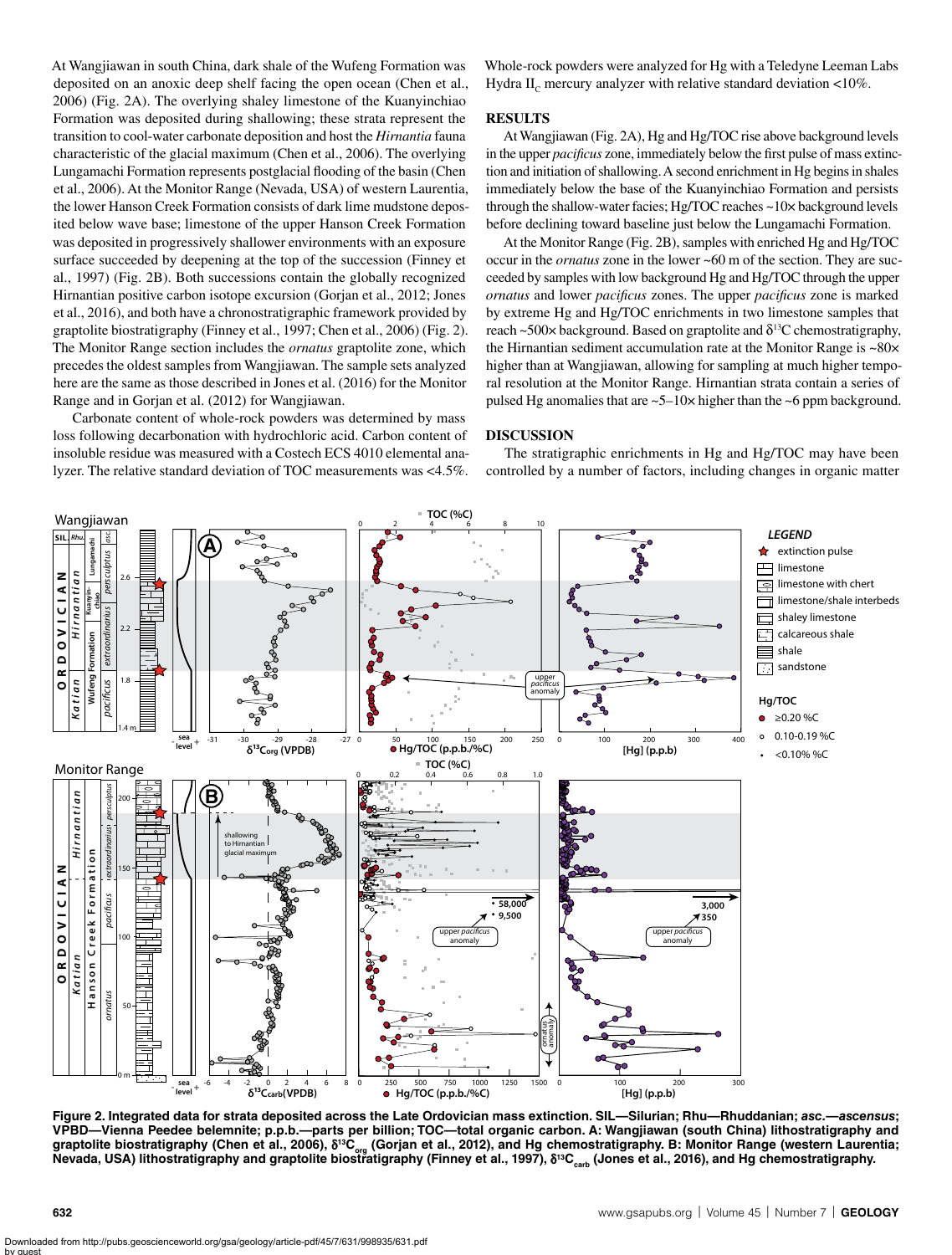content, early diagenetic degradation of organic matter, and enhanced environmental Hg loading. The absence of a strong correlation between Hg and TOC concentrations in the Monitor Range data ( $r^2$  < 0.01; Fig. DR1 in the GSA Data Repository<sup>1</sup>) suggests that the stratigraphic pattern of Hg concentration is not solely an artifact of changing TOC content. Although a correlation exists at Wangjiawan, TOC content alone cannot explain all the variability in Hg concentration ( $r^2 = 0.53$ ; Fig. DR1). Because TOC content is commonly lowered during early diagenesis, Hg/TOC ratios have the potential to be diagenetically inflated; this is of particular concern for samples with low TOC. Therefore, we code Hg/ TOC data by TOC concentration in Figure 2. The *ornatus* zone Hg/TOC anomaly at the Monitor Range is carried by samples with high  $(>0.2 \text{ wt%)}$ and moderate (0.10–0.20 wt%) TOC content, with concomitant enrichment in absolute Hg concentration (Fig. 2B); these observations support an interpretation of enhanced environmental Hg loading in the latest Katian. The upper *pacificus* zone Hg and Hg/TOC enrichments at both sections differ greatly in magnitude but occur at the same stratigraphic position. At Wangjiawan the upper *pacificus* anomaly is marked by a twofold increase in Hg/TOC and a fourfold increase in Hg concentration above background levels, all in samples with high TOC values (Fig. 2A). Although at the Monitor Range this anomaly is carried by low TOC samples (<0.10 wt% TOC; Fig. 2B), the extreme enrichments in Hg concentration (as high as 500× background levels) are most parsimoniously explained by high environmental fluxes. While a diastem could produce such enrichment, field evidence for a hiatus at this stratigraphic position is lacking (Finney et al., 1997). Hirnantian strata at Wangjiawan contain anomalies in both Hg and Hg/TOC, although the three highest Hg/TOC values are carried by samples with moderate TOC (Fig. 2A). Hirnantian strata at the Monitor Range include samples with Hg concentrations as much as 10× above background levels, suggesting enhanced environmental loading, but low TOC content makes the elevated Hg/TOC values more difficult to interpret.

We argue that the Hg enrichments observed in both sections are the products of enhanced environmental loading caused by LIP emplacement. The sedimentological and stratigraphic context of LIP-generated Hg anomalies may provide insights into Hirnantian glaciation and the LOME. The upper Katian *ornatus* zone anomaly at the Monitor Range (Fig. 2B) is ~1.5–4.0 m.y. older than the start of the Hirnantian (Finney et al., 1997; Sadler et al., 2009). Lefebvre et al. (2010) modeled the consumption of atmospheric  $CO<sub>2</sub>$  by emplacement and weathering of a LIP in the late Katian and showed that 5 °C of cooling could occur in 2 m.y., the result being sensitive to the rate, volume, and paleolatitude of LIP emplacement. Our *ornatus* zone Hg data provide indirect geochemical evidence for such a late Katian volcanic event, and we suggest that attendant cooling changed climatic boundary conditions (Finnegan et al., 2011) such that subsequent eruptions had catastrophic effects on climate.

Further LIP emplacement broadly synchronous with the Hirnantian glacial maximum is suggested by Hg records at both sections (Fig. 2). Volcanic  $SO_2$  emission produces sulfur aerosols that can affect climate by increasing planetary albedo upon reaching the stratosphere (Robock, 2000). Global cooling from the weathering of basalt emplaced during an *ornatus* zone eruption would have lowered the tropopause, increasing the likelihood that subsequent eruptions would deliver radiatively active sulfur aerosols to the stratosphere (Macdonald and Wordsworth, 2017). We suggest that rapid expansion of preexisting ice sheets was induced by an albedo catastrophe initiated by a second phase of eruptions represented by the upper *pacificus* zone Hg anomaly. Expanded ice cover was possibly maintained by eruptions throughout the Hirnantian (Fig. 2),

facilitated by the positive feedback between cooling and volcanic aerosol injection above the tropopause (Macdonald and Wordsworth, 2017). Because  ${SO_2}$  must be injected into the stratosphere on a decadal time scale to affect climate (Schmidt et al., 2015), this mechanism would require short hiatuses between eruptions to fully account for the duration of the glacial maximum; estimates for time between flows of the Deccan Traps and Columbia River flood basalts range widely, from 10 to 1000 yr (Self et al., 2014). However, a cascade of environmental change including ice albedo feedback and changes in ocean circulation may have instead maintained the ice extent on longer time scales than the radiative forcing that initiated the ice advance.

Albedo-driven cooling would need to counteract any warming from  $\mathrm{CO}_2$  release associated with LIP emplacement, which has been identified as a potential contributor to the Permian-Triassic extinction (e.g., Sun et al., 2012). However, the volume and rate of volcanic  $CO_2$  released during LIP emplacement may be low (Self et al., 2014) and may occur only after an initial phase of  $SO_2$  release due to progressive thermal erosion of the lithosphere (Guex et al., 2016). Furthermore, a critical difference for ice sheet response between the LOME and Permian-Triassic extinction is the existence of a cool climate with preexisting ice cover in the Late Ordovician (Finnegan et al., 2011). Ice expansion at the beginning of the Hirnantian would have been amplified by ice albedo feedback, whereas the warm ocean and continents lacking ice in the late Permian would have hindered the establishment and expansion of ice sheets. Nevertheless, an albedo cooling scenario similar to the one presented here has been proposed for the Permian-Triassic extinction based on high-resolution U/Pb dating of a global marine regression at the boundary and extinction level (Baresel et al., 2017).

Because albedo changes have an instantaneous effect on planetary energy balance, a volcanic trigger could explain the apparent rapidity of the Hirnantian glacial expansion and temperature decline. It may also explain the severity of the first pulse of mass extinction, because marine taxa would have had little opportunity to adapt or migrate to more favorable environments. Late Hirnantian warming from  $CO_2$  release during the later phases of LIP emplacement in concert with a reduction of SO<sub>2</sub> emissions (Guex et al., 2016) may have ultimately caused deglaciation as aerosol albedo forcing waned. The second phase of the LOME is associated with warming, marine transgression, and anoxia (Melchin et al., 2013), all of which are hallmarks of the global environmental effects of LIP-associated  $CO<sub>2</sub>$  (Self et al., 2014).

A late Katian–Hirnantian LIP has not yet been identified. However, Ordovician basalts, including the Sierra del Tigre in Argentina (González-Menéndez et al., 2013), the Suordakh in eastern Siberia (Khudoley et al., 2013), and the Cape St. Mary's sills in Newfoundland (Greenough et al., 1993) (Fig. 1A), have loose age constraints that may be compatible with Hirnantian volcanism once they are precisely dated.

## **CONCLUSION**

We document three Hg enrichments associated with the LOME and suggest that they are markers of LIP volcanism. While specific mechanisms linking LIP volcanism to the LOME and Hirnantian glacial maximum are speculative until direct geological and geochronological evidence of a late Katian–Hirnantian LIP is found, the stratigraphic position of the oldest of the Hg anomalies is consistent with modeling predictions linking the chemical weathering of a Katian LIP to Late Ordovician cooling. If the Hg enrichments just preceding the Katian-Hirnantian boundary and through the Hirnantian glacial maximum represent further LIP activity, the synchronous volcanism and glacial expansion may be reconcilable through the albedo effects of volcanic sulfate aerosols. If confirmed, the LIP inferred from our Hg data would join those associated with mass extinction events throughout the Phanerozoic and strengthen the case for LIP volcanism as a primary driver of the environmental changes that caused mass extinction of life on Earth.

<sup>&</sup>lt;sup>1</sup>GSA Data Repository item 2017205, geochemical data and cross plots, is [available online at http://www.geosociety.org/datarepository/2017/ or on request](http://www.geosociety.org/datarepository/2017/)  from editing@geosociety.org.